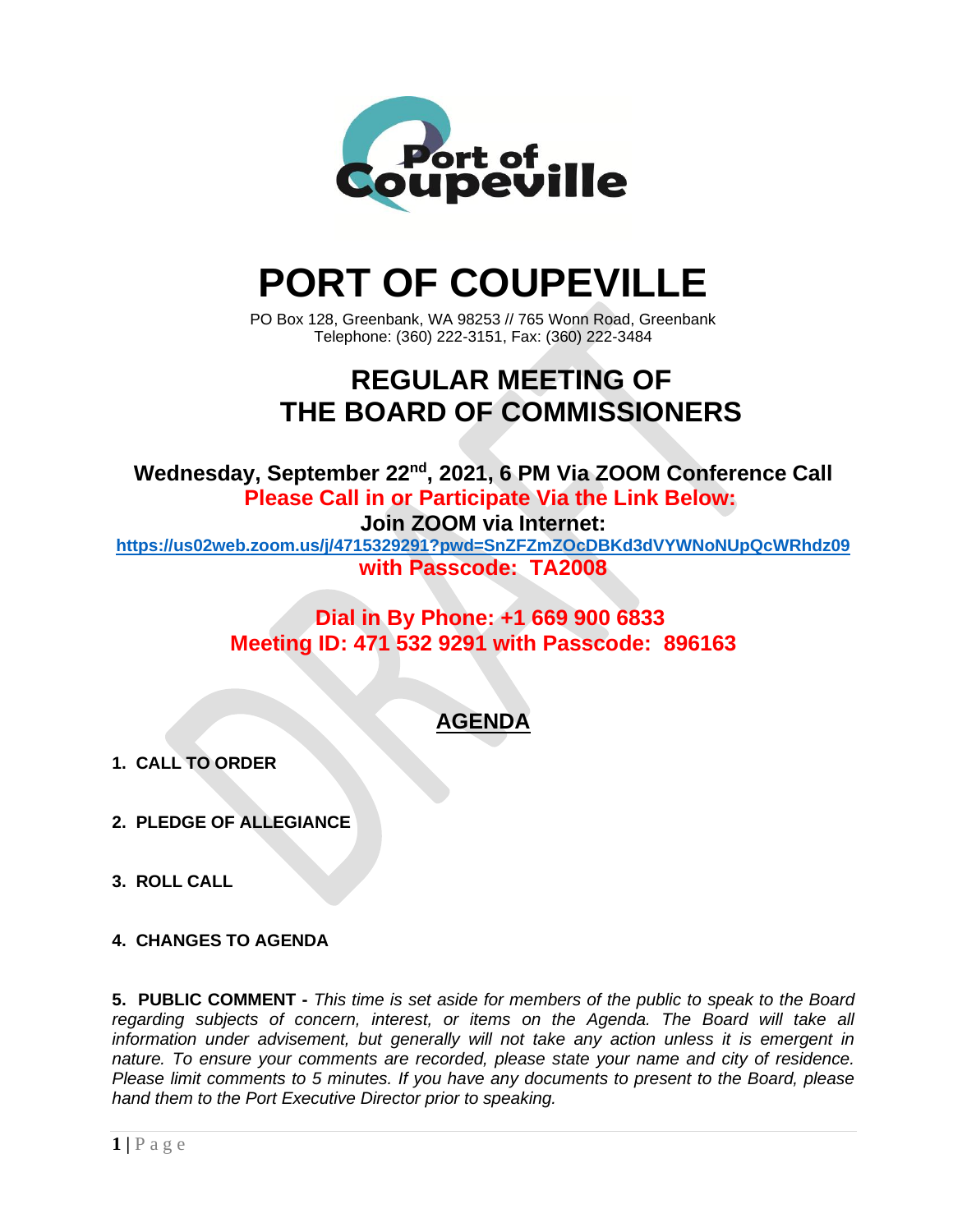## **6. OLD BUSINESS**

- 6.1 Discussion: Broadband Phase 2 Update Andrew Entrikin
- 6.2 Discussion: Resolution #286 Greenhouse Gas Policy
- 6.3 Action: Employee Manual Update Health Benefits
- 6.4 Action: Resolution 237-1B Adoption of Updated Employee Handbook
- 6.5 Action: Town of Coupeville Letter of Support Sea Level Rise Study Grant

#### **7. EXECUTIVE SESSION**

Per RCW 42.30.110 (1)(b), To consider the selection of a site or the acquisition of real estate.

#### **8. ADJOURN**

# **PUBLIC HEARING OF THE BOARD OF COMMISSIONERS**

Wednesday, September 22<sup>nd</sup>, 2021, 7 PM Via ZOOM Conference Call **Please Call in or Participate Via the Link Below: Join ZOOM via Internet:**

**<https://us02web.zoom.us/j/4715329291?pwd=SnZFZmZOcDBKd3dVYWNoNUpQcWRhdz09> with Passcode: TA2008**

## **Dial in By Phone: +1 669 900 6833 Meeting ID: 471 532 9291 with Passcode: 896163**

# **AGENDA**

**1. CALL TO ORDER PUBLIC HEARING**

#### **2. PRESENTATION**

- 2.1 PROPOSED CREATION OF IDD
- 2.2 PROPOSED CREATION OF IDD TAX LEVY
- 2.3 PROPOSED CHANGES COMPREHENSIVE SCHEME OF HARBOR IMPROVEMENTS